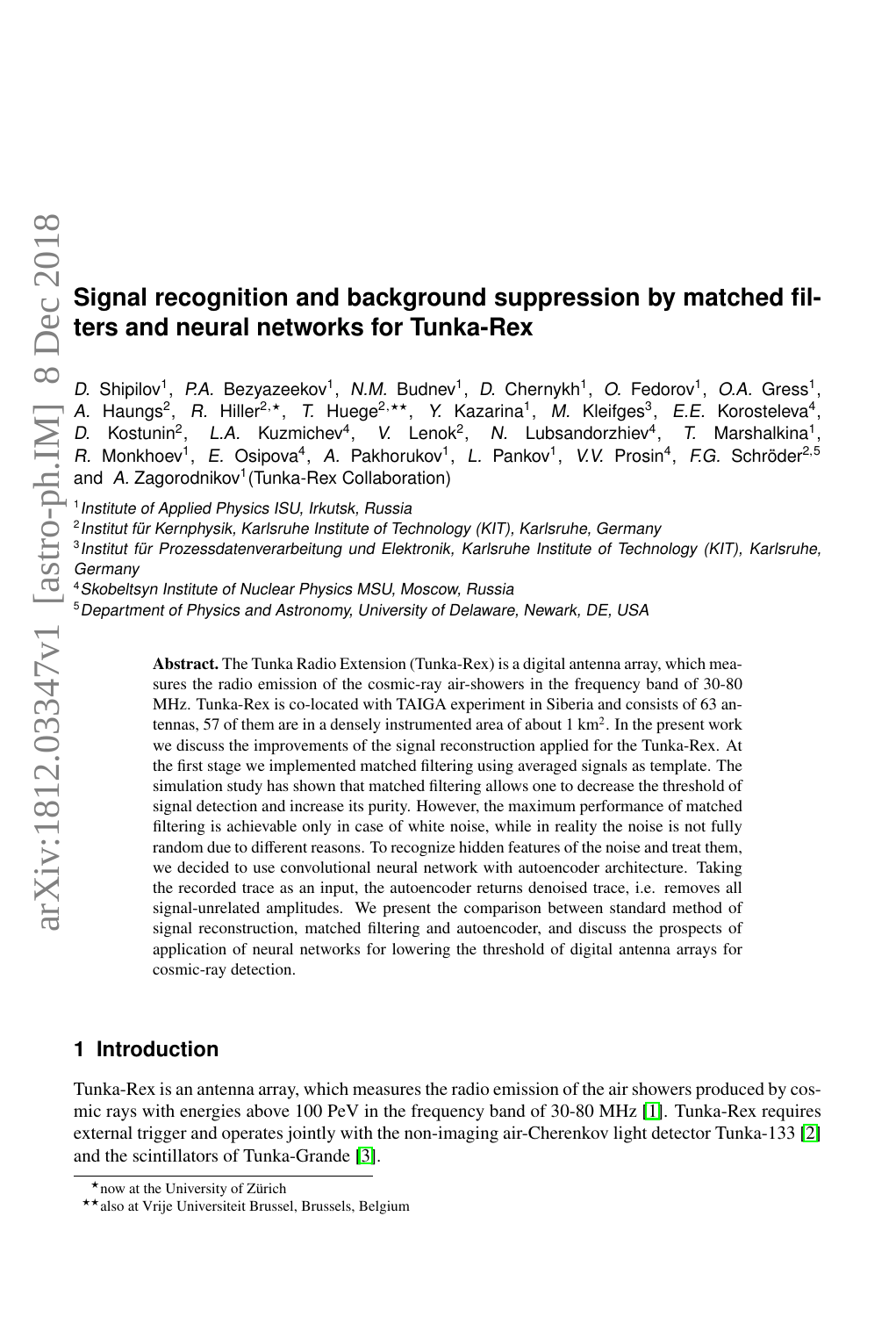The main background at the Tunka-Rex location is the Galaxy. However there are many sources of non-white and non-stationary background in the Tunka Valley. Due to this we use two different approaches: matched filter with predefined signal template and neural network with optimized convolutional filters.

#### **2 Matched filter and autoencoder for signal reconstruction**

In the present work we use 650 000 samples of measured Tunka background and 25 000 CoREAS simulations folded with Tunka-Rex hardware response. We use single polarization  $(v \times B)$  and following upsampling rates: 64 for matched filter and 16 for neural network. The position of peak is defined with standard method using Hilbert envelope [\[1\]](#page-2-0).

Matched filter (MF) convolutes template with input trace and the maximum of the convolution defines the position of the peak. Templates are obtained from averaging of many CoREAS[\[4\]](#page-2-3) simulations. In the present work we use template with length of 60 ns (see Fig.  $(1)$ ). The threshold is defined as 5% probability of false positive. Amplitude is estimated as the function of the square root of cross-correlation. The MF is implemented in Aguer Offline [\[5\]](#page-2-4) and tested on the set of simulated events. MF is able to reconstruct pulses with lower amplitudes and features resolution of arrival direction similar to standard method. The distribution of reconstructed events and arrival directions can be seen in Fig. [\(2\)](#page-2-5).

At the next step we use neural network which called autoencoder (AE). AE based on 1D convolutional layers with rectified linear unit and max pooling after convolution layer. Binary cross-entropy is used as a loss function. For minimization of the loss, all data should be normalized in [0;1] range and baseline always should be put on 0.5 level, what helps the AE to extract features from noise.

Structure of AE is defined by the following: depth (*D*) and number of filters per layer (*N*) are free parameters. *i*-th encoding layer (*i* = 1, ..., *D*) is described by the following:  $S_i = S_{\text{min}} \times 2^{D-i}$ ,  $n_i = 2^{i+N-1}$  where *S*, is a size of the *i*-th filter *n*, is a number of filters per layer. *D* and *N* ar  $n_i = 2^{i+N-1}$ , where  $S_i$  is a size of the *i*-th filter,  $n_i$  is a number of filters per layer. *D* and *N* are free parameters;  $S_{\text{min}} = 16$  is minimal size of layer (correspoding to few ns).



<span id="page-1-0"></span>Figure 1. From the upper left corner to the bottom right 1) example of MF template, 2) examples of AE performance: correct identification (true positive), no identification (true negative), double identification (true plus false positive).